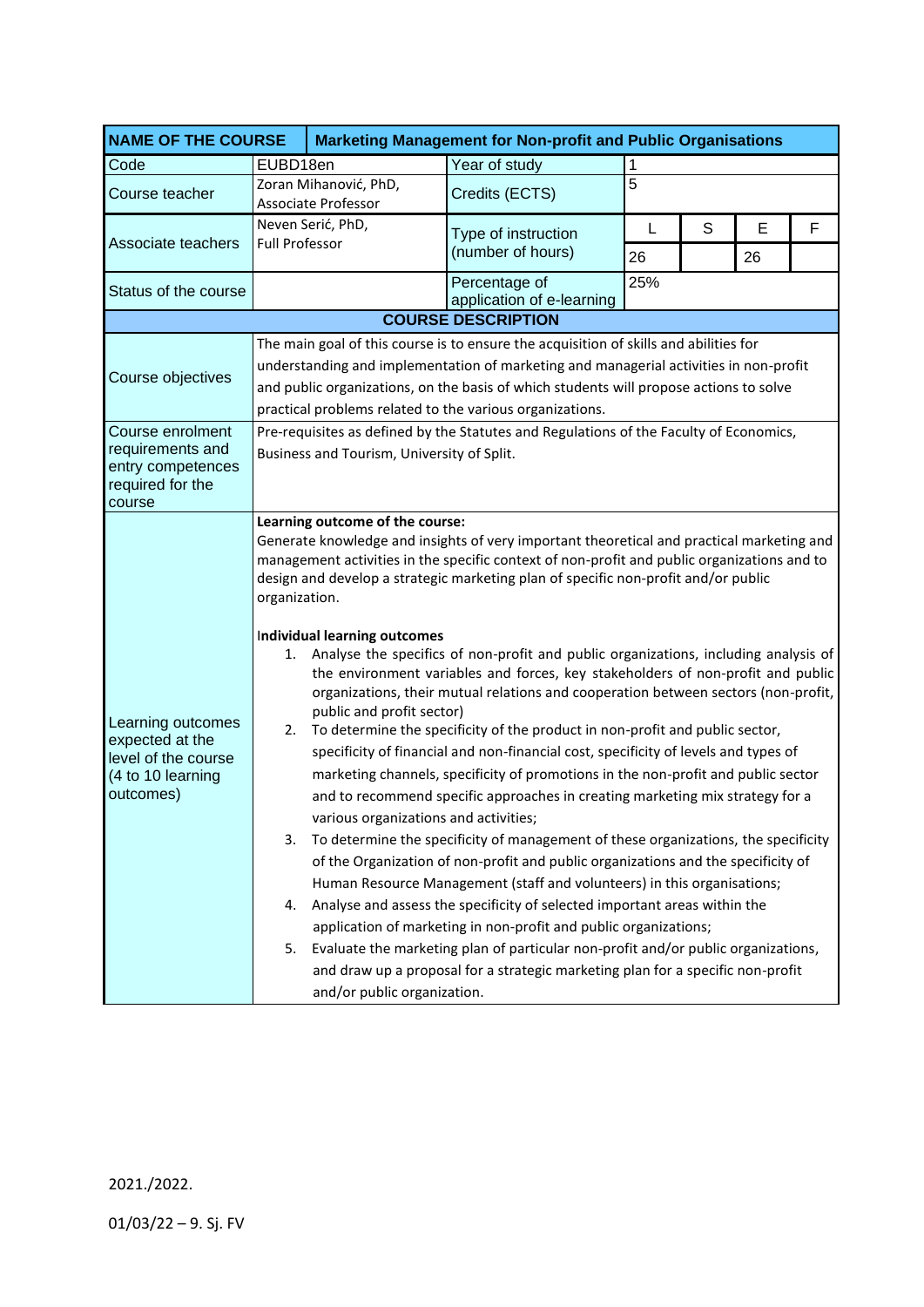|                                                                                      |                | Lectures                                                                                                                                                                                    | Exercises:     |                                                                                                                                           |                |  |
|--------------------------------------------------------------------------------------|----------------|---------------------------------------------------------------------------------------------------------------------------------------------------------------------------------------------|----------------|-------------------------------------------------------------------------------------------------------------------------------------------|----------------|--|
| Course content<br>broken down in<br>detail by weekly<br>class schedule<br>(syllabus) | Week           | Topic                                                                                                                                                                                       | Hours          | Topic                                                                                                                                     | <b>Hours</b>   |  |
|                                                                                      | $\mathbf{1}$   | Civil Society and Non-profit sector;<br>Public sector and society; growth and<br>development of non-profit and public<br>sector                                                             | $\overline{2}$ | Arrangement on the methods<br>of work, exams, rights and<br>obligations of students                                                       | $\overline{2}$ |  |
|                                                                                      | $\overline{2}$ | Characteristics of Non-profit and<br>public organizations, social<br>responsibility and co-operation<br>between the sectors, Social marketing                                               | $\overline{2}$ | Analysis of concrete examples<br>of strategic marketing plans of<br>selected Non-profit and Public<br>Organisation                        | $\overline{2}$ |  |
|                                                                                      | 3              | <b>General Marketing and Management</b><br>Guidelines for Non-Profit and Public<br>Organizations (Specificity of<br>Market/Social Orientation of Non-<br>Profit and Public organisations)   | $\overline{2}$ | Case study; Overview and<br>analysis of potential project<br>topics                                                                       | 2              |  |
|                                                                                      | $\overline{4}$ | Understanding target stakeholders<br>(analysis of users; donors, external<br>public, competition,<br>employees/volunteers                                                                   | $\overline{2}$ | Case Study; Presentation and<br>analysis of final selected<br>projects of strategic<br>marketing plan for selected<br>organisation        | $\overline{2}$ |  |
|                                                                                      | 5              | Perspective Analysis: Analysis of the<br>results; PEST, SWOT analysis                                                                                                                       | $\overline{2}$ | Projects - presentation of<br>analysis of target stakeholders<br>for selected organisation                                                | $\overline{2}$ |  |
|                                                                                      | 6              | Defining Marketing strategies: Mission<br>and Vision; Goals; Segmentation,<br>Targeting, and positioning                                                                                    | $\overline{2}$ | Projects - presentation of<br>perspective analysis in<br>strategic marketing plan for<br>selected organisation                            | $\overline{2}$ |  |
|                                                                                      | 7              | Marketing mix in non-profit and public<br>organizations (Product of Social<br>marketing, Specifics of Product and<br>Price);                                                                | $\overline{2}$ | Project presentations and<br>Analysis; Case Study                                                                                         | $\overline{2}$ |  |
|                                                                                      | 8              | mid-term exam                                                                                                                                                                               |                | mid-term exam                                                                                                                             |                |  |
|                                                                                      | 9              | Marketing mix in non-profit and public<br>organizations (Specifics of Promotion<br>and Distribution)                                                                                        | 2              | Project - product and price<br>strategy, analysis and<br>comparison of strategies for a<br>variety of presented<br>organizations          | 2              |  |
|                                                                                      | 10             | Management of the non-profit and<br>public organization. Human resources<br>in non-profit sector, Staff, Volunteers                                                                         | $\overline{2}$ | Project - distribution and<br>promotion strategy, analysis<br>and comparison of strategies<br>for a variety of presented<br>organizations | $\overline{2}$ |  |
|                                                                                      | 11             | Social Entrepreneurship (definition,<br>specifics, new ideas, future)                                                                                                                       | $\overline{2}$ | Case Study                                                                                                                                | $\overline{2}$ |  |
|                                                                                      | 12             | Lobbying in non-profit sector;<br>Organization and marketing of special<br>Events (Event Management);<br>Developing and maintaining of Image<br>of non-profit organisation;<br>Benchmarking | $\overline{2}$ | Project; Case Study                                                                                                                       | 2              |  |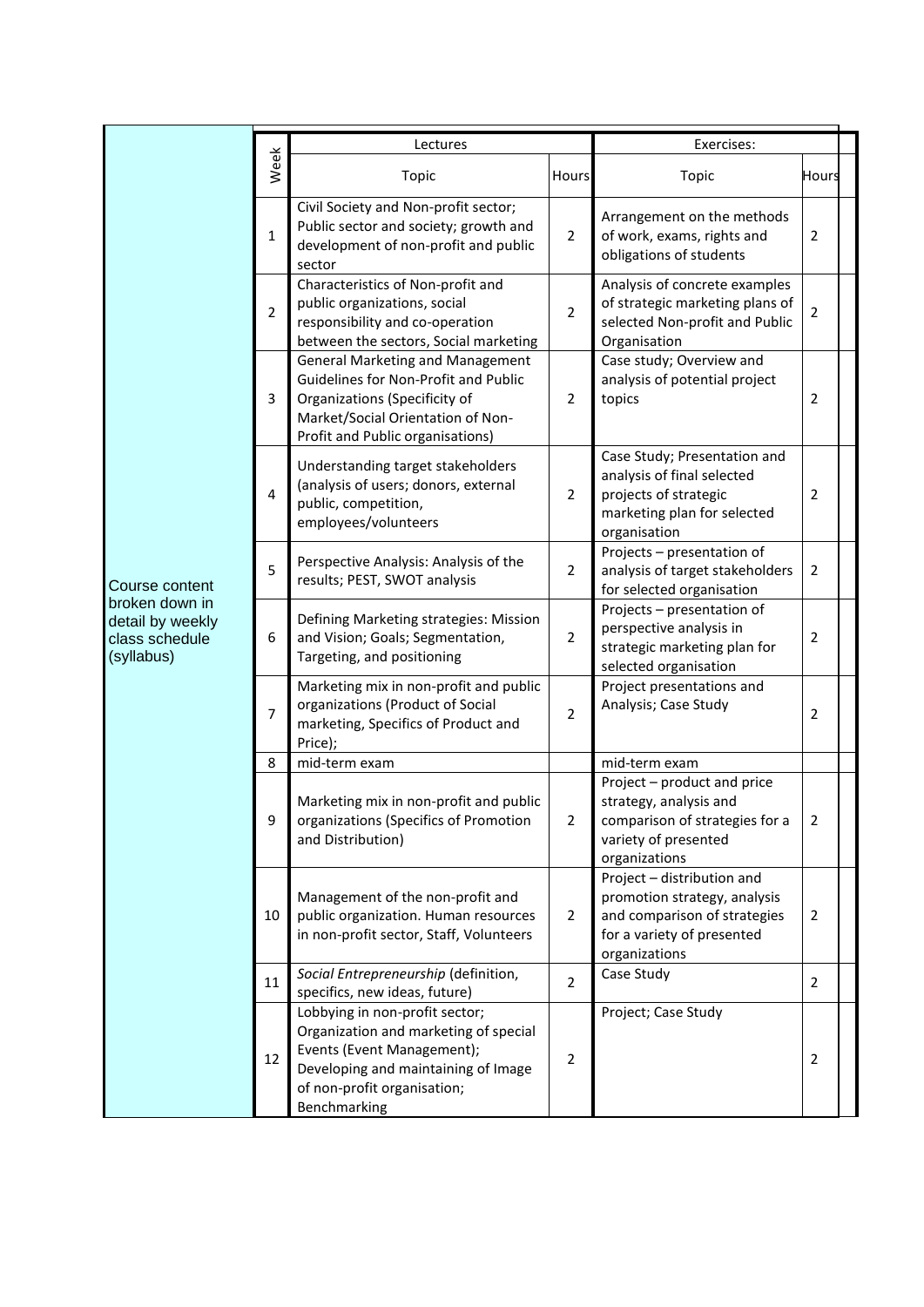|                                                                                        | 13                                                                                                                                                                                                                                                                                                                                                                                                                                                                                                                                                                                                                                                                                                                                                                                      | Fundraising; Generating funds and<br>working with the private sector |                                |                                                                                                                                                                                                                                                                        |                                                                                 | $\overline{2}$ | Project - Lobbying, Event<br>Management; Developing and<br>maintaining of image of non-<br>$\overline{2}$<br>profit organisation;<br>Benchmarking |  |                |
|----------------------------------------------------------------------------------------|-----------------------------------------------------------------------------------------------------------------------------------------------------------------------------------------------------------------------------------------------------------------------------------------------------------------------------------------------------------------------------------------------------------------------------------------------------------------------------------------------------------------------------------------------------------------------------------------------------------------------------------------------------------------------------------------------------------------------------------------------------------------------------------------|----------------------------------------------------------------------|--------------------------------|------------------------------------------------------------------------------------------------------------------------------------------------------------------------------------------------------------------------------------------------------------------------|---------------------------------------------------------------------------------|----------------|---------------------------------------------------------------------------------------------------------------------------------------------------|--|----------------|
|                                                                                        | 14                                                                                                                                                                                                                                                                                                                                                                                                                                                                                                                                                                                                                                                                                                                                                                                      |                                                                      | Institutions; Associations and | Application of marketing in specific<br>non-profit and public organizations<br>such as: Humanitarian, Religious,<br>Political organizations; Healthcare<br>marketing, State agencies / Public<br>movements; the ideas and people;<br>Culture and Art, Education; Sport |                                                                                 | 2              | Project - Selecting a<br>Fundraising strategy for<br>various organisations                                                                        |  | $\overline{2}$ |
|                                                                                        | 15                                                                                                                                                                                                                                                                                                                                                                                                                                                                                                                                                                                                                                                                                                                                                                                      | end-term exam                                                        |                                |                                                                                                                                                                                                                                                                        |                                                                                 |                | end-term exam                                                                                                                                     |  |                |
| Format of<br>instruction                                                               | $\mathbf Z$ lectures<br>$\Box$ seminars and workshops<br>$\mathbf Z$ multimedia<br>$\mathbf Z$ exercises<br>$\Box$ laboratory<br>$\Box$ on line in entirety<br>$\mathbf Z$ partial e-learning<br>$\Box$ Visiting lecturer<br>$\Box$ field work                                                                                                                                                                                                                                                                                                                                                                                                                                                                                                                                          |                                                                      |                                |                                                                                                                                                                                                                                                                        | $\overline{\mathbf{Z}}$ independent assignments<br>$\mathbb Z$ work with mentor |                |                                                                                                                                                   |  |                |
| <b>Student</b><br>responsibilities                                                     | In order to meet module requirements for attendance, full-time students must attend 60% of<br>classes while part-time students need to attend a minimum of 30% of classes. With<br>attendance, active participation in the teaching presupposes the presentation of group<br>projects/tasks, participation in practical exercises and discussion regarding projects and case<br>studies. The condition for accessing the exam is the signature.                                                                                                                                                                                                                                                                                                                                         |                                                                      |                                |                                                                                                                                                                                                                                                                        |                                                                                 |                |                                                                                                                                                   |  |                |
| Screening student<br>work (name the                                                    | Class                                                                                                                                                                                                                                                                                                                                                                                                                                                                                                                                                                                                                                                                                                                                                                                   | attendance                                                           | 1                              | Research                                                                                                                                                                                                                                                               |                                                                                 |                | Practical training                                                                                                                                |  |                |
| proportion of ECTS<br>credits for each                                                 | Experimental<br>work                                                                                                                                                                                                                                                                                                                                                                                                                                                                                                                                                                                                                                                                                                                                                                    |                                                                      |                                | Report                                                                                                                                                                                                                                                                 |                                                                                 |                | Service Learning*<br>1,5                                                                                                                          |  |                |
| activity so that the                                                                   | Essay                                                                                                                                                                                                                                                                                                                                                                                                                                                                                                                                                                                                                                                                                                                                                                                   |                                                                      |                                | Seminar essay                                                                                                                                                                                                                                                          |                                                                                 |                | (Other)                                                                                                                                           |  |                |
| total number of<br><b>ECTS</b> credits is<br>equal to the ECTS<br>value of the course) | <b>Tests</b>                                                                                                                                                                                                                                                                                                                                                                                                                                                                                                                                                                                                                                                                                                                                                                            |                                                                      | 2,5                            | Oral exam                                                                                                                                                                                                                                                              |                                                                                 |                | (Other)                                                                                                                                           |  |                |
|                                                                                        |                                                                                                                                                                                                                                                                                                                                                                                                                                                                                                                                                                                                                                                                                                                                                                                         | Written exam                                                         | 2,5                            | Project                                                                                                                                                                                                                                                                | 1,5                                                                             |                | (Other)                                                                                                                                           |  |                |
| Grading and<br>evaluating student<br>work in class and at<br>the final exam            | During the semester, written exams will be held through mid and end-term exams. Written<br>exams (tests or written/oral exam in the exam period) carry 60% of the total grade of the<br>course.<br>Key points and appropriate grades for tests or written/oral exam:<br>$0 - 49$<br>Insufficient (1)<br>50-62 Sufficient (2)<br>Good (3)<br>63-75<br>76-85 Very Good, (4)<br>86-100 Excellent (5)<br>Group projects and tasks (a strategic marketing plan for specific non-profit and/or public<br>organizations) carry 40% of the total rating.<br>*Students can also participate in Service learning program<br>The exam is considered to be passed if a student:<br>achieved a passing grade from all written tests of knowledge (minimum 50% of the<br>$\qquad \qquad \blacksquare$ |                                                                      |                                |                                                                                                                                                                                                                                                                        |                                                                                 |                |                                                                                                                                                   |  |                |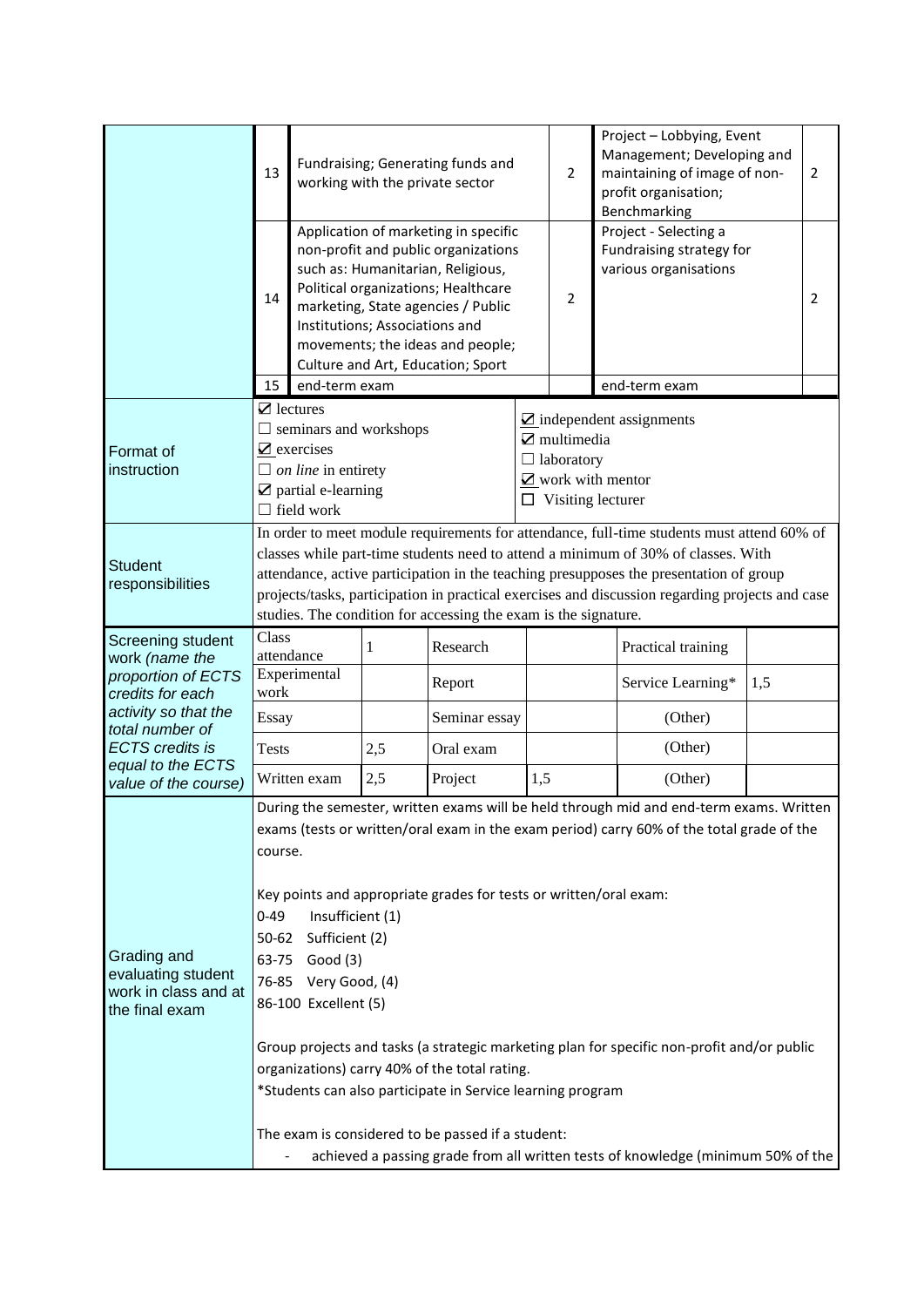|                                                                                                | mid and end-term exams or 50% of the written/oral exam)                                                                             |                  |                         |  |  |  |  |
|------------------------------------------------------------------------------------------------|-------------------------------------------------------------------------------------------------------------------------------------|------------------|-------------------------|--|--|--|--|
|                                                                                                | actively participated in presentations of project tasks that were evaluated                                                         |                  |                         |  |  |  |  |
|                                                                                                | positively                                                                                                                          |                  |                         |  |  |  |  |
|                                                                                                | submitted a proposal for a strategic marketing plan for a specific non-profit and/or                                                |                  |                         |  |  |  |  |
|                                                                                                | public organization that was rated positively                                                                                       |                  |                         |  |  |  |  |
|                                                                                                |                                                                                                                                     |                  |                         |  |  |  |  |
|                                                                                                | The final grade is formed as a sum:<br>1. average grades obtained through written tests of knowledge multiplied by a                |                  |                         |  |  |  |  |
|                                                                                                |                                                                                                                                     |                  |                         |  |  |  |  |
|                                                                                                | ponder of 0.6<br>2. average grades obtained through presentations of project tasks pondered with 0.4                                |                  |                         |  |  |  |  |
|                                                                                                |                                                                                                                                     |                  |                         |  |  |  |  |
|                                                                                                | If the student does not meet the written tests of knowledge during the semester he is                                               |                  |                         |  |  |  |  |
|                                                                                                | obliged to take the final exam. The final exam can be organized in a written and/or oral                                            |                  |                         |  |  |  |  |
|                                                                                                | way                                                                                                                                 |                  |                         |  |  |  |  |
|                                                                                                |                                                                                                                                     | <b>Number of</b> |                         |  |  |  |  |
|                                                                                                | <b>Title</b>                                                                                                                        | copies in        | <b>Availability via</b> |  |  |  |  |
|                                                                                                |                                                                                                                                     | the library      | other media             |  |  |  |  |
|                                                                                                | - Sargeant A (2009) Marketing Management for Non-                                                                                   |                  |                         |  |  |  |  |
|                                                                                                | profit Organizations, (3rd edtn) Oxford University Press,<br>Oxford.                                                                |                  |                         |  |  |  |  |
|                                                                                                | - Kotler, P., Roberto, N. i Nancy L.: Social Marketing,                                                                             |                  |                         |  |  |  |  |
|                                                                                                | Behavior Change for Social Good, sixth edition, 2019,                                                                               |                  |                         |  |  |  |  |
| Required literature<br>(available in the                                                       | Sage publication                                                                                                                    |                  |                         |  |  |  |  |
| library and via other                                                                          | - Kotler, P., Lee, N. (2006): Marketing in the Public                                                                               |                  |                         |  |  |  |  |
| media)                                                                                         | Sector: A Roadmap for Improved Performance, Pearson<br>Education Inc.                                                               |                  |                         |  |  |  |  |
|                                                                                                | Authorized lectures and teaching materials on Moodle's                                                                              |                  |                         |  |  |  |  |
|                                                                                                | course pages                                                                                                                        |                  |                         |  |  |  |  |
|                                                                                                |                                                                                                                                     |                  |                         |  |  |  |  |
|                                                                                                |                                                                                                                                     |                  |                         |  |  |  |  |
|                                                                                                |                                                                                                                                     |                  |                         |  |  |  |  |
|                                                                                                |                                                                                                                                     |                  |                         |  |  |  |  |
|                                                                                                |                                                                                                                                     |                  |                         |  |  |  |  |
| <b>Optional literature</b><br>(at the time of<br>submission of study<br>programme<br>proposal) | Kotler, P., Roberto, N. i Nancy L.: Social Marketing: Improving the quality of life,<br>SAGE, 2002                                  |                  |                         |  |  |  |  |
|                                                                                                | Andreasen, A. R. i Kotler, P.: Strategic Marketing for Nonprofit Organizations,                                                     |                  |                         |  |  |  |  |
|                                                                                                | Pearson Prentice Hall, Upper Saddle River, 2003<br>Kotler N.G.; Kotler, P.; Kotler, W.I.: Museum Marketing & Strategy, Jossey-Bass, |                  |                         |  |  |  |  |
|                                                                                                | 2008                                                                                                                                |                  |                         |  |  |  |  |
|                                                                                                | Patterson, S.J., Radtke, J.M.: Strategic Communications for Nonprofit                                                               |                  |                         |  |  |  |  |
|                                                                                                | Organization: Seven Steps to Creating a Successful Plan, John Wiley and Sons,<br>2009                                               |                  |                         |  |  |  |  |
|                                                                                                | Kotler, P.; Lee, N.: Corporate Social Responsibility, John Wiley & Sons, Hoboken,                                                   |                  |                         |  |  |  |  |
|                                                                                                | 2005                                                                                                                                |                  |                         |  |  |  |  |
|                                                                                                | Alfirević, N.; Pavičić, J.; Najev Čačija, Lj.; Mihanović, Z.; Matković, J.: Osnove                                                  |                  |                         |  |  |  |  |
|                                                                                                | marketinga i menadžmenta neprofitnih organizacija, u izdanju Školske knjige, d.d.<br>Zagreb i Instituta za inovacije, Zagreb, 2013  |                  |                         |  |  |  |  |
|                                                                                                | • Evaluation of class attendance and fulfilment of student obligations (course                                                      |                  |                         |  |  |  |  |
| <b>Quality assurance</b>                                                                       | teacher)                                                                                                                            |                  |                         |  |  |  |  |
| methods that<br>ensure the                                                                     | • Teaching supervision (vice dean)                                                                                                  |                  |                         |  |  |  |  |
| acquisition of exit                                                                            | • Analysis of studying successfulness across all study courses (vice dean)                                                          |                  |                         |  |  |  |  |
| competences                                                                                    | • Student survey regarding the quality of teacher(s) and teaching for every course<br>(UNIST, Quality improvement centre)           |                  |                         |  |  |  |  |
|                                                                                                |                                                                                                                                     |                  |                         |  |  |  |  |